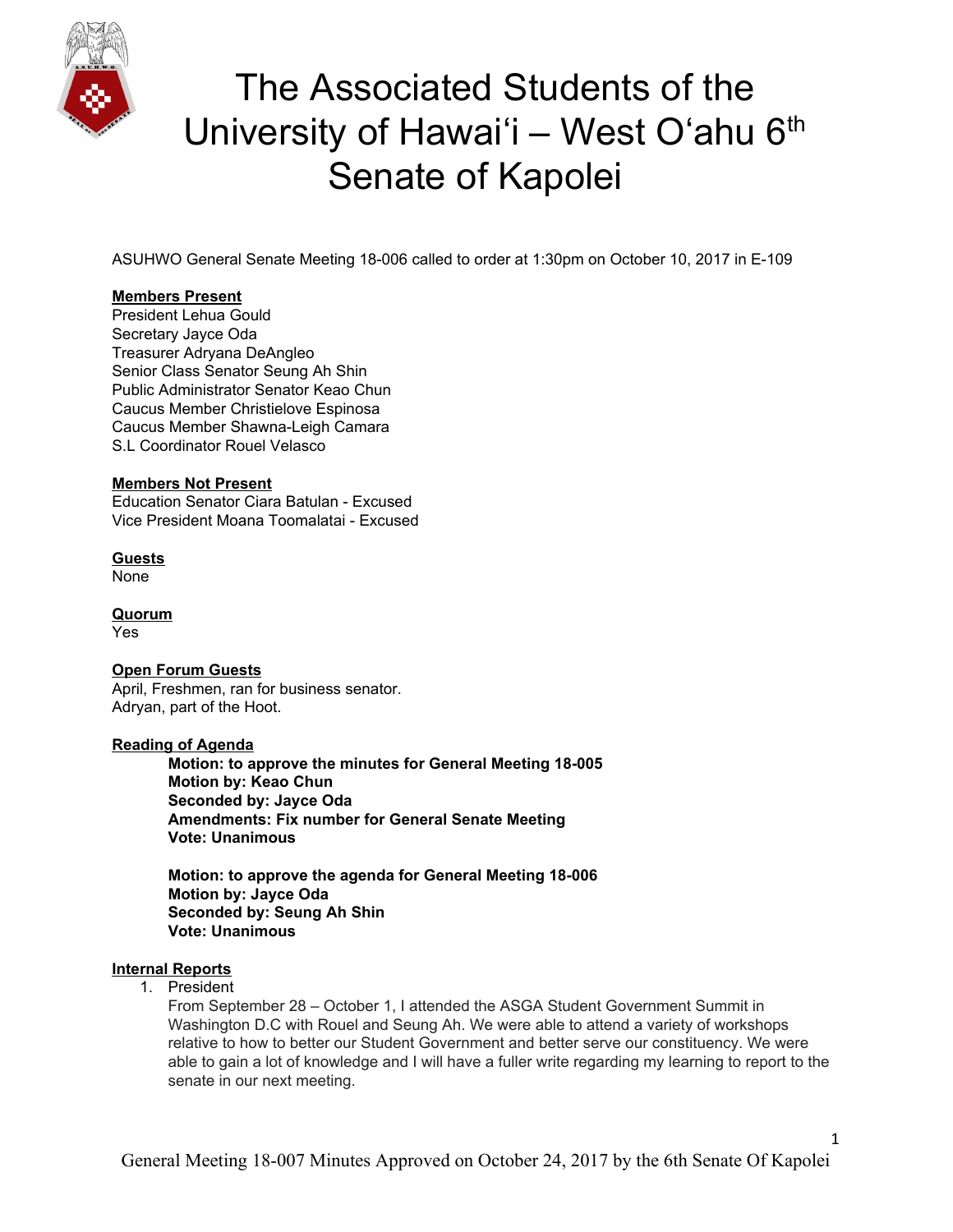

Aside from that, I have contacted our Vice Chancellors asking for their attendance at our Town Hall/Swear in Ceremony. Thus far, only VC Moniz has replied and has said that he is available on either date. I will be meeting with VC Oliveira today and will further discuss this matter with her.

Also, student Joshua Fukumoto submitted a comment form through our website and said the following: "I was just writing to find out if there was any movement for the Sustainable Community Food System program's plan to expand to include an organic farm on campus, and also what we as students could do to advocate for that expansion." Because I am not completely sure of how to respond to him, I've set up a meeting with him tomorrow at 6:30pm in our ASUHWO office so that he can further explain what it is he is hoping that ASUHWO will do.

### 2. Vice President

I had my second meeting with Aloha regarding her initiative. I reached out to Lehua and Rouel to assist with strengthening the Lā Kūʻokoʻa Resolution presented last week. I have emailed Keao regarding scheduling a meeting to review his initiative. I will also be meeting with all senate members to receive updates on their initiatives.

- 3. Secretary No new report.
- 4. Treasurer

So I spoke to Kelly she gave me the amount of cash we have on hand and that is \$39,007.98 she is working on getting me a break down of the different sections of our account so I will have that for you guys shortly. Probably will send it out in an email or wait till next meeting. I also spoke to her about the ordering of stuff i guess the couch doesn't ship to hawaii so i'm thinking the only other option would be to not order one or go to the store in person and see what they have on island. I will be handing the list over to Rouel later this week. Most likely Wednesday so if you guys want to add anything to the list now would be the time.

- 5. Advisors
	- a. Student Life Coordinator

Seung Ah and I also went on the trip. I will be putting together my own report on that as well.

- 6. Standing Committee Reports
	- a. Budget and Finance No new report.
	- b. Activities

I will conduct a meeting for Town Hall tomorrow morning and Wednesday afternoon if needed depending on Jayce's availability and if we need more time to plan. I have set up a document and shared it with everyone. Please take a look when you can after Thursday at the latest.

Not looking at oct 17 or 19, we have to get the new senate members availability and relook at the dates.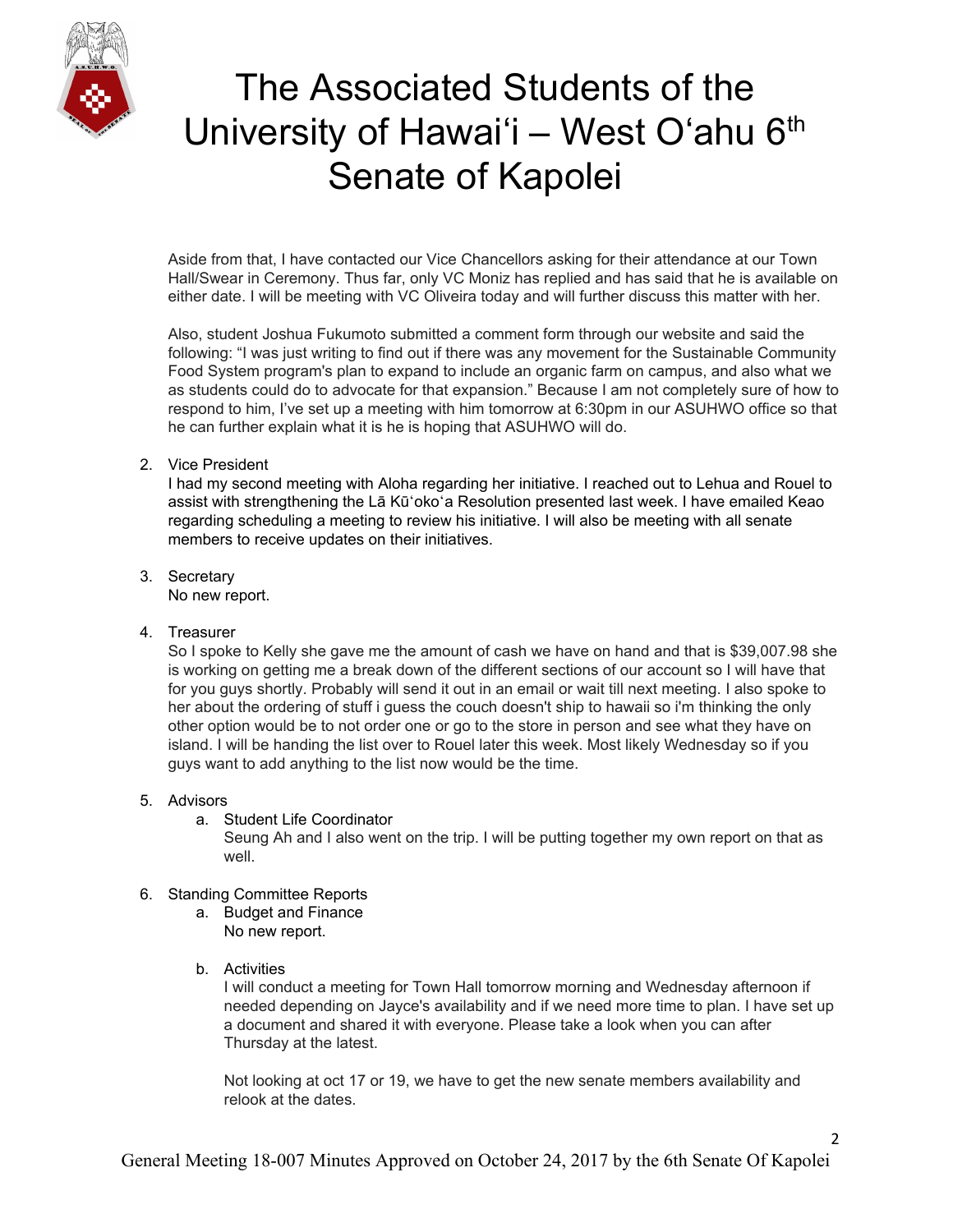

Fall Fest is on November 1 but if we can't be involved in the same way we have been with a table, Rouel has said we can just go on the mic and introduce ourselves and share our office hours or go to the tables and introduce ourselves that way.

- c. Legislative Will be scheduling a meeting when the La Kū'oko'a resolution is ready to be brought back to the senate.
- 7. Ad Hoc Committees
	- a. Elections Committee No new report.
	- b. Transition Committee No new report.
- 8. Senators Report
	- a. Senior Class Senator

Meet with Nalani Kaku. I am Mr. Tim Park's assistant, the Director of International Relations & Programs at UHWO. We discussed about creating workshops and improving communications with or updating information to student affair. We also talked about coming educational week and what are the possible events.

- b. Public Administration Division Senator I am currently looking to write up a bill for more money to finish up the connect four board to get have it be more portable and functional.
- c. Education Division Senator

Everything is currently being handled by Dr. Heller and I checked up with her last week. She has not yet heard back from our financial aid director but she brought up the initiative to Walter Kahumoku who is the coordinator of our Title 3 grants. He will also be lobbying for the initiative. It is just a matter of waiting for the financial aid director's response now.

I also held a constituency meeting on October 4th from 12:30-1:30 pm in one of the study rooms in the library. Two people came and we actually got a lot done in regards to talking about their concerns in the program. They are mostly concerned with the program and directors' lack of communication in regards to the requirements and duties the students need in order to move on with their classes in a timely manner. They both encouraged me to hold more meetings so I am planning for another one later on this month after midterms.

9. Caucus Ambassador

Announcement: Senator Kahele will be doing a campus visit, date is still unknown. He would like to do an open forum with student involvement. UHSC Advisor, Hae Okimoto, asked if our ASUHWO could host the open forum & promote the event.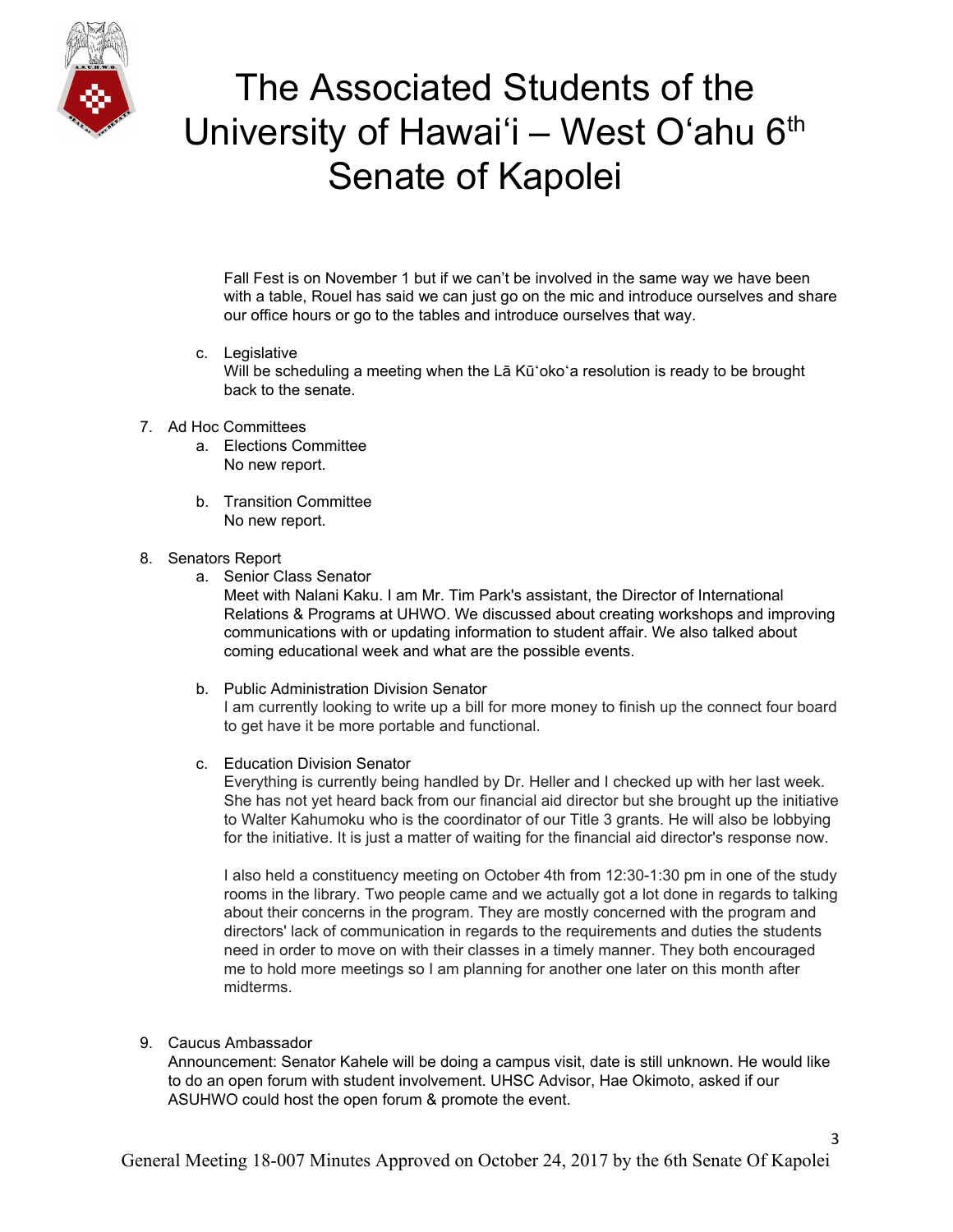

Transportation: Transportation and transportation related issues are a major concern for each UH system campus. Each campus is individually working to find solutions to their transportation needs and problems. Bundles are being created (parking pass, U-Pass, Bus Pass, etc.) to make it more affordable for students. When the rail does go into effect, transportation solutions should be implemented from UHWO as well.

Affordability: Caucus is working to find SNAP benefits for students and also implement food pantries for those who suffer from food insecurity.

Mental Health: UHSC is working on a bill/proposal to increase funding for our mental health programs in UH System campuses. We found that all campuses suffer from the same issues (lack of mental health resources, lack of funding for mental health programing, lack of awareness for what is being offered, etc.). We hope that if the budget is increased, more campuses will be given proper resources to help our students succeed in their college careers.

#### 10. Campus Committee Report

- a. Health,Transportation and Technology (HTT)Committee No new report.
- b. Senior Staff Committee Next meeting will be next week wednesday at 9:30am.

Lehua will be letting the committee know that Seung Ah will be representative for ASUHWO.

c. Faculty Senate Committee

Kevin Ishida from the Office of the VCA presented the financial cost study conducted for the fiscal years 2012-2017. The main issue identified in the study was that the university has been operating at a loss for the past few years. The loss has caused the budgets for the school to tighten in multiple areas. The computer replacement plan will be extended so it will no longer be every three years and the systems will be phased out instead of replaced all at once.

The Office of the VCSA is currently on the second phase of the survey and they are asking for the faculty members participation. They also discussed the upcoming commencement. There are currently 260 submitted applications and the ceremony will be held on campus with the same parking permit system being implemented. They are currently taking applications for speakers/mcs for the ceremony.

### d. Campus Compliance Committee

I have read that this Committee might not need representation from ASUHWO but here are the recent announcements I was cc'ed since I was not able to make it to the meetings:

Next meeting is October 16, 2017 11am-1pm but I have practicum till 2.

4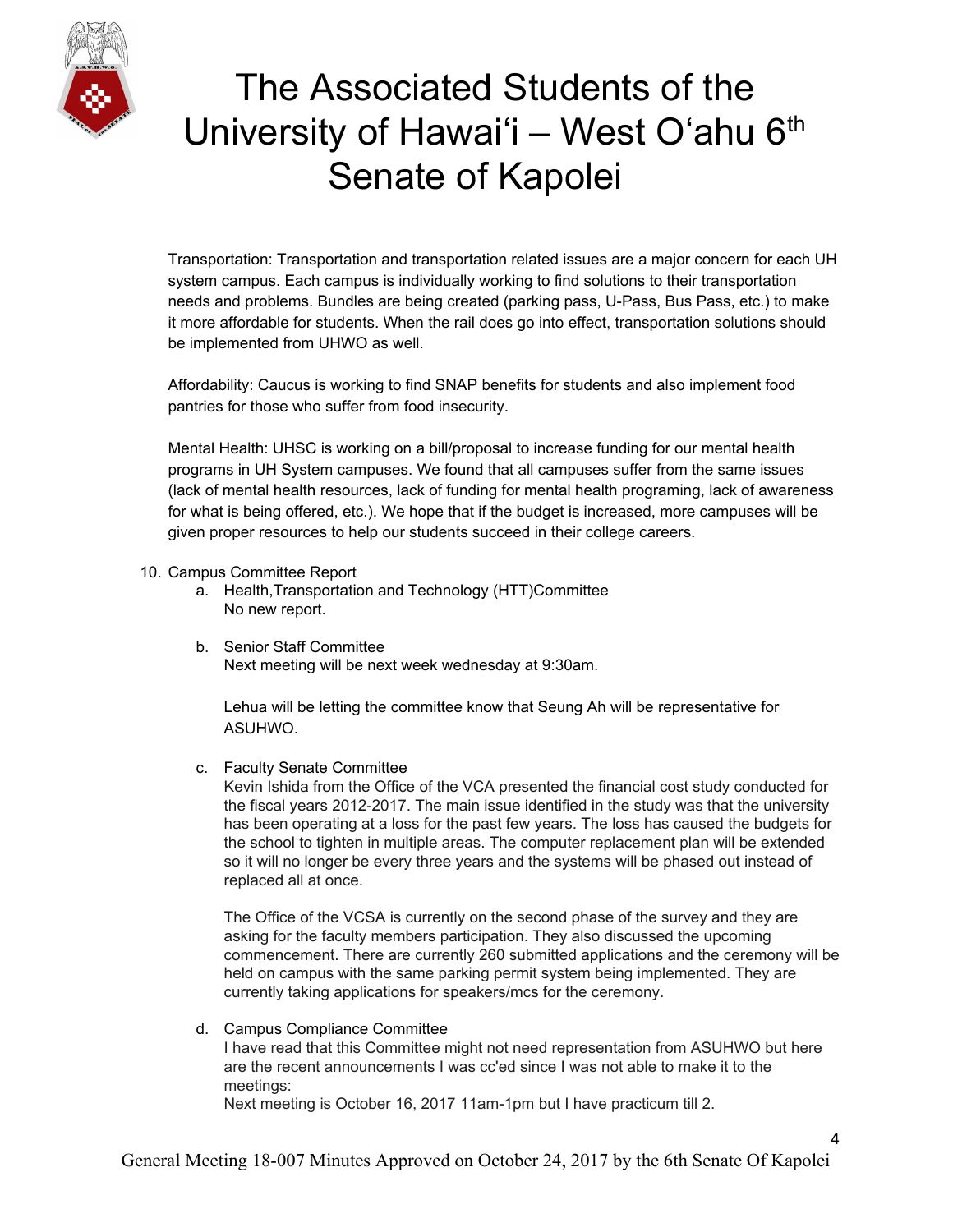

National Coming out day/pride month announcement: "Please join us in the UH West Oahu Courtyard on October 11, 2017 between 10:00 AM and 2:00 PM for food, fun crafts, trivia games, and more."

- e. LRDP
	- i. IAELF Master Strategic Work Group No new report.
	- ii. Land/Facilities Work Group No new report.
	- iii. Long Range Academic Work Group No new report.
	- iv. Enrollment Management Work Group No new report.

Lehua will be sending out the email about a meeting

f. UHWO Art Committee The first meeting will be on October 27, 2017 from 9:00am-10:30am in D-104.

Shawna will be attending this meeting as well as be the new rep for this committee.

### **Unfinished Business**

1. Lā Kūʻokoʻa Resolution

Moana and Christielove met and talked about the initiative. Christielove will be doing more research. They talked about because Lehua has to represent the bill, on what would allow Lehua to be more comfortable presenting the bill with faculty senate, Judy, and the chancellor, but technically we don't have to do that, but to be courteous, to present it to them.

Discussion on sharing with the student body.

2. Pizza Elections Event

The first day and second day we had a technical issue with not every got the email with the link to vote. After Shawna had gone and talked to Rouel the first day the solution was to have students put their name and email down in order to receive a slice of pizza, however this did not happen until an hour later. On the second day, the issue had not be resolved, however if students engaged in conversation with whom was at the table, could then receive a slice of pizza. On both days we only had two or three boxes left over, which was donated to the No'eau Centre and the student lounge. There was a lot of participation, not only for the pizza but people who already voted before seeing the pizza tabling.

On the technical side we do have to clean the list of names of those who have paid their fees or do classify as UHWO students such as early college students. The admissions office team had trained a not admissions person to clean the list, a 1,000 students were left out. The flip side is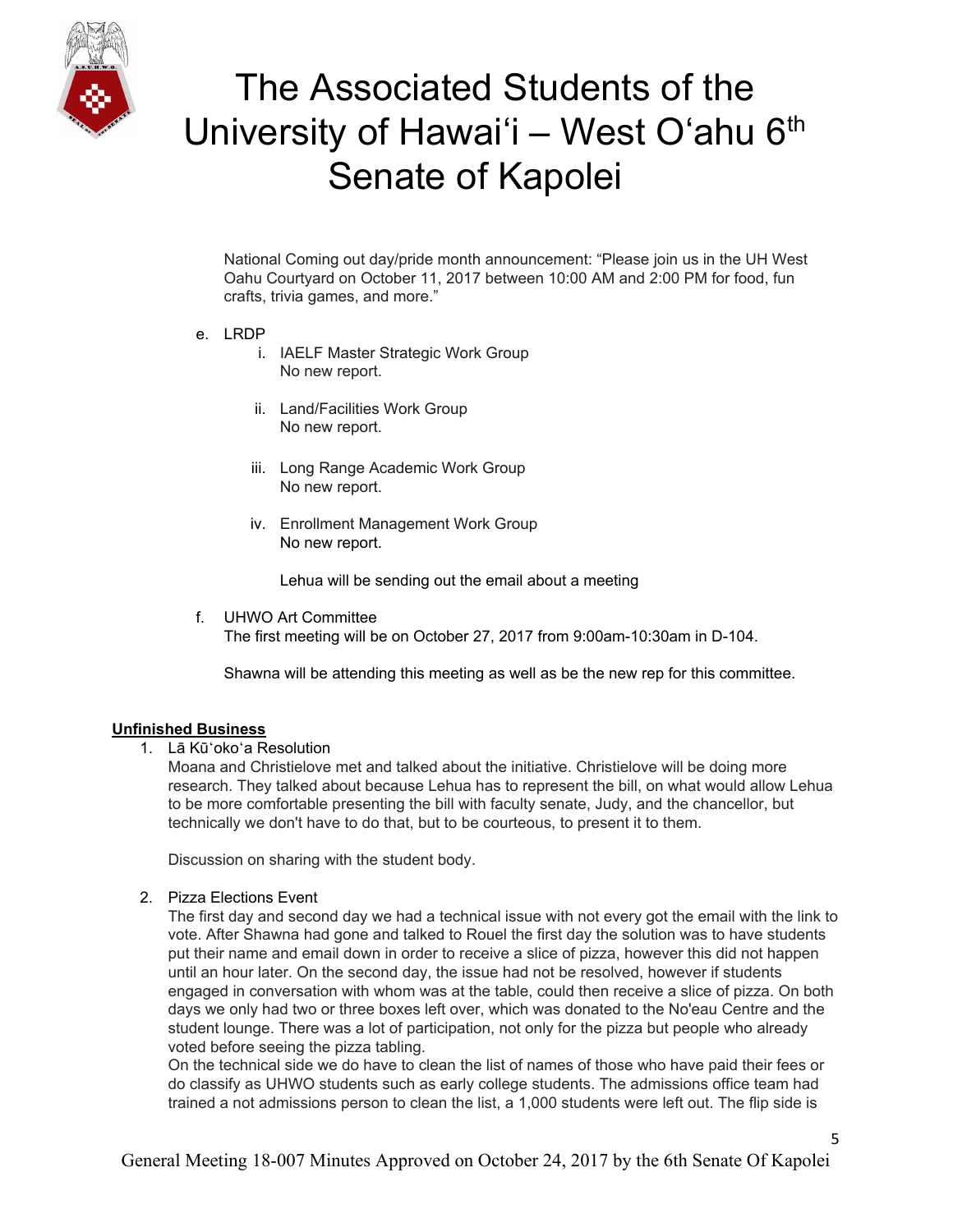

that the student did run unopposed, and our numbers are better than the old system under special elections. The IT did get back to us, and they did open the voting for all day only on Monday.

- 3. Opting out of the Campus Compliance Committee No further discussion.
- 4. Cram Jam/Night Owl Nook Lehua will be letting Ciara know to ask about any more clarification.

We are still waiting for Rebecca Carino about the other departments roll in this events.

5. Facilitating Student Input of the Four LRDP Work Groups We are on the LRDP committee that is broken up into four subcommittees. What happened was Jeffery Moniz is in charge of the academic work group committee and on a Friday he had an open meeting in the cafe and he invited the faculty and staff to listen to their meeting report. Lehua is pretty sure that he was allowing them to give input.

Christielove: The meeting was not in the cafe, there was the a Coffee Cafe upstairs in the loft area and the meeting was taking place in C225 and there were no student there.

Clarification, the meeting was not in the cafe, but was an academic cafe, however students were not invited.

Lehua talked to Moniz about opening the discussion to the students which Moniz was more than open to having one of the academic cafe's for the student body so they are able to give input. Lehua also contacted Kevin Ishida, who told her to contact Bonny and she gave October 4 and October 6 for potential dates, it would be an open forum for students to come and meet with the developers that are on the LRDP committee and give input on the plans. On October 4 we had our elections and October 6 was a Friday and we didn't anticipate any student attendance because there are hardly any students on campus on a Friday. Lehua couldn't also find any Senate availability during these days either. Lehua replied to Kevin, Bonny, and the developers that due to a lack of time ASUHWO would not be able to effectively advertise an LRDP meeting to our constituents and asked that in the future that our general student body be included within the process before hand without the need of ASUHWO to request a special presentation. Kevin wants to meet with Lehua to get clarifications, and Judy called Lehua today to talk about what we want this to look like, and what we wanted was a chance for students to have some input. At the next meeting to open it up to students so they are able to listen, not have it as an open forum but to have an hour before or after the meeting to answer their questions and concerns.

Discussion on possibilities on how to resolve the issue.

6. MidWest Academy Model Training Debrief and Next Steps

This was left on here to see if another meeting is needed. Rouel can meet with those who hasn't gone through it such as the new Senate members to be able to go through the workshop.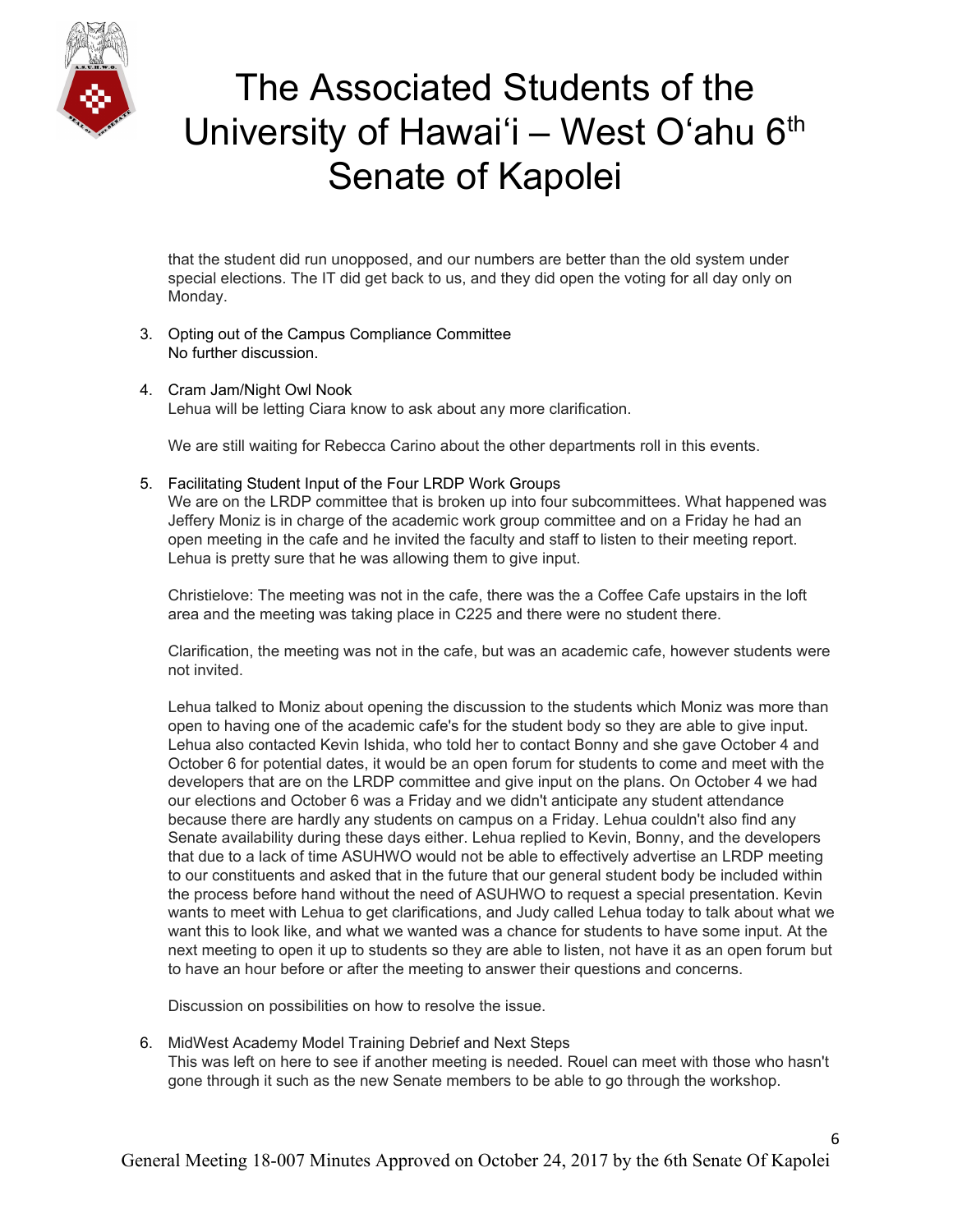

### **New Business**

1. Ratification of Fall 2017 Special Elections Results A total of 74 recorded participants in the elections. Discussion on the amount of votes per candidate

**Motion: to ratify unofficial results for the fall 2017 Special Elections Results Motion by: Adryana DeAngelo Seconded by: Keao Chun Vote: Unanimous**

Next steps is to have Lehua contact the new members and let them know to attend the upcoming General Senate meetings.

#### **Announcements and Open Forum**

Some students have asked about club funding. However this is something that student activity fee board takes care of.

Reminder Ho'o Pili Ho 2018 is on February 8 - February 10 in La'ie it is on island. It is a leadership experience we could attend. The applications for student speaker and student MC for commencement is open.

**Meeting Adjournment at 2:48pm Motioned by: Adryana DeAngelo Seconded by: Keao Chun**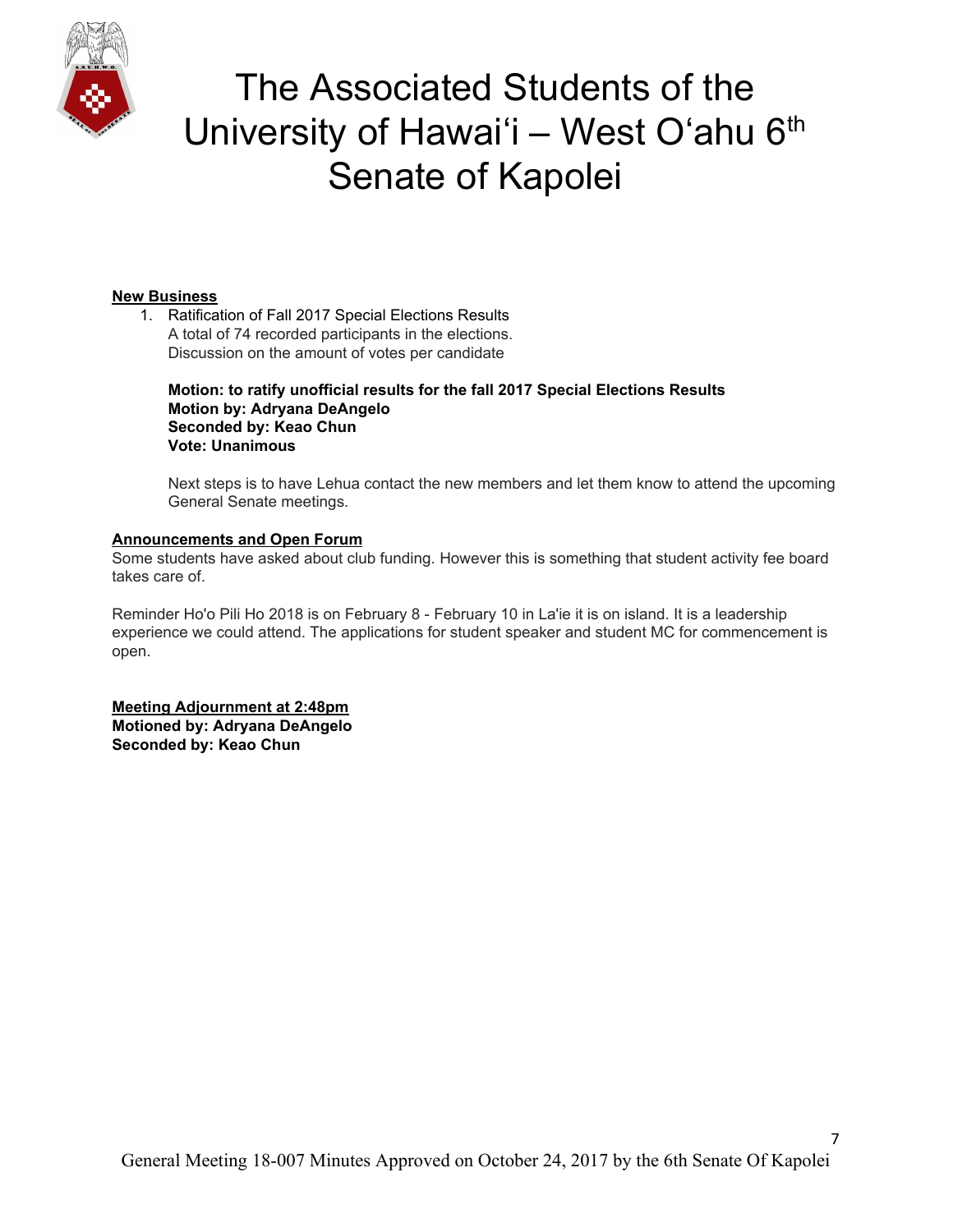

### **Voting Record**

| Voting Record for General Meeting 18-005,<br>Approval of Agenda and Minutes: To Approve<br>Minutes for GM 18-004 |    |     |         |         |  |
|------------------------------------------------------------------------------------------------------------------|----|-----|---------|---------|--|
| Name                                                                                                             | Ye | Nay | Abstain | Vote By |  |
|                                                                                                                  | а  |     |         | Proxy   |  |
| Moana<br>Toomalatai                                                                                              | x  |     |         | Yes     |  |
| Jayce Oda                                                                                                        | X  |     |         | N/A     |  |
| Adryana<br>DeAngelo                                                                                              | X  |     |         | N/A     |  |
| Seung Ah<br>Shin                                                                                                 | X  |     |         | N/A     |  |
| Keao Chun                                                                                                        | X  |     |         | N/A     |  |
| Ciara<br>Batulan                                                                                                 | X  |     |         | Yes     |  |

| Voting Record for General Meeting 18-005,<br>Approval of Agenda and Minutes: To Approve<br>Agenda for GM 18-005 |    |     |         |         |  |
|-----------------------------------------------------------------------------------------------------------------|----|-----|---------|---------|--|
| Name                                                                                                            | Ye | Nay | Abstain | Vote By |  |
|                                                                                                                 | а  |     |         | Proxy   |  |
| Moana                                                                                                           | x  |     |         | Yes     |  |
| Toomalatai                                                                                                      |    |     |         |         |  |
| Jayce Oda                                                                                                       | X  |     |         | N/A     |  |
| Adryana                                                                                                         | X  |     |         | N/A     |  |
| DeAngelo                                                                                                        |    |     |         |         |  |
| Seung Ah                                                                                                        | X  |     |         | N/A     |  |
| Shin                                                                                                            |    |     |         |         |  |
| Keao Chun                                                                                                       | x  |     |         | N/A     |  |
| Ciara                                                                                                           | X  |     |         | Yes     |  |
| Batulan                                                                                                         |    |     |         |         |  |

| Voting Record for General Meeting 18-005,<br>Approval of Agenda and Minutes: To Ratify<br>Unofficial Results for the Fall 2017 Special |    |     |         |         |
|----------------------------------------------------------------------------------------------------------------------------------------|----|-----|---------|---------|
| <b>Elections Results</b>                                                                                                               |    |     |         |         |
| Name                                                                                                                                   | Ye | Nay | Abstain | Vote By |
|                                                                                                                                        | а  |     |         | Proxy   |
| Moana<br>Toomalatai                                                                                                                    | X  |     |         | Yes     |

8